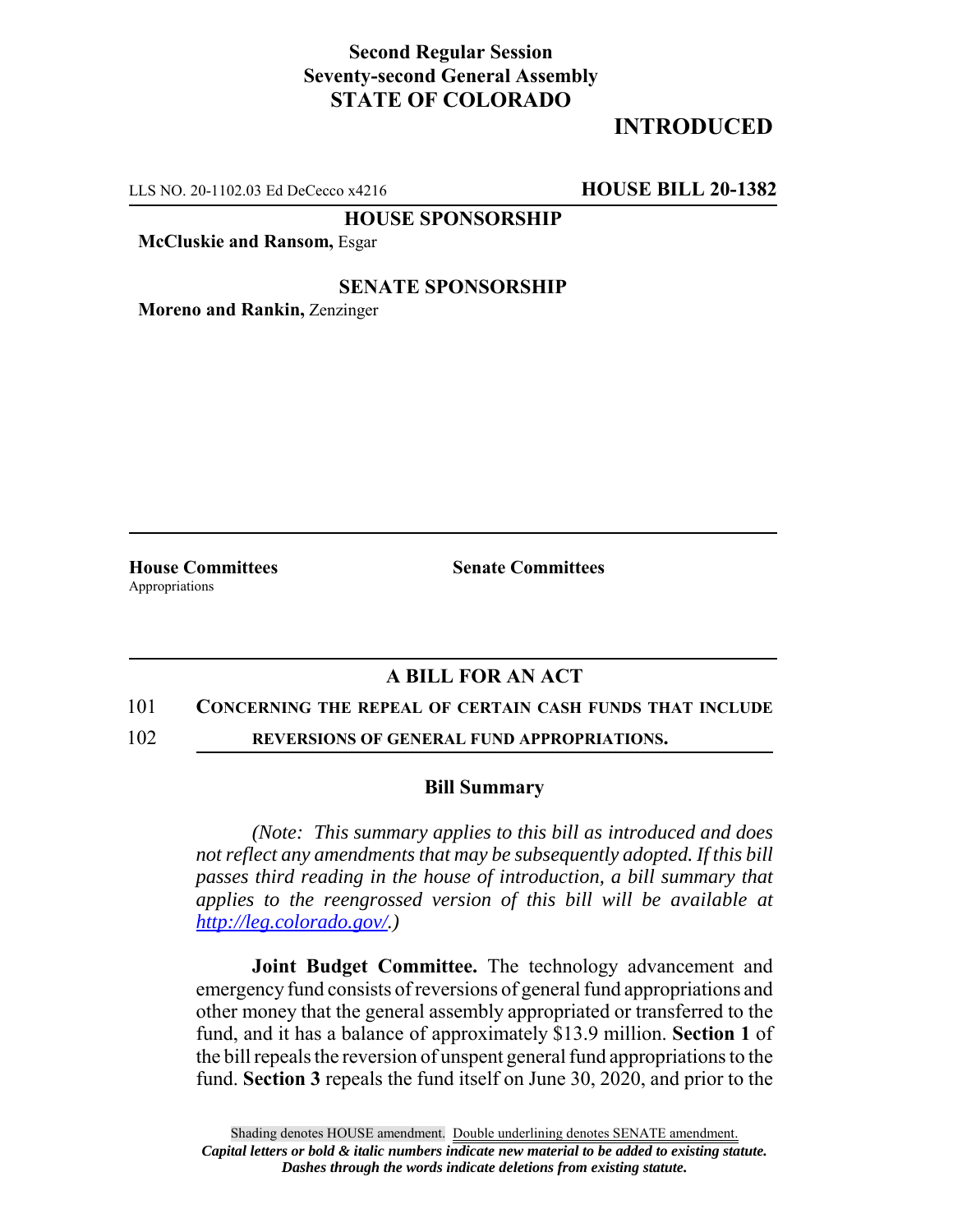repeal, requires the state treasurer to transfer the unspent and unencumbered balance of the fund to the general fund. **Section 4** makes a conforming amendment related to the fund repeal.

The state employee reserve fund consists of reversions of general fund appropriations and has a balance of approximately \$32.6 million. **Section 2** repeals the fund and, prior to the repeal, requires the state treasurer to transfer the unspent and unencumbered balance of the fund to the general fund.

1 *Be it enacted by the General Assembly of the State of Colorado:*

2 **SECTION 1.** In Colorado Revised Statutes, 24-37.5-112, **repeal**

 $3 \qquad (2)$  as follows:

 **24-37.5-112. Information technology revolving fund.** (2) Notwithstanding any law to the contrary, any money appropriated from the general fund to the office or a state agency for the 2008-09 fiscal year and for each fiscal year thereafter, for the procurement of information technology resources or major automation system projects that are unexpended or unencumbered as of the close of the fiscal year as 10 a result of savings achieved by the office or state agency in connection with such procurements, shall not revert to the general fund and shall be 12 transferred by the state treasurer and the controller to the technology 13 advancement and emergency fund created in section 24-37.5-115.

14 **SECTION 2.** In Colorado Revised Statutes, 24-50-104, **add** 15 (1)(j)(III)(D) and (1)(j)(VII) as follows:

 **24-50-104. Job evaluation and compensation - state employee reserve fund - created - definitions - repeal.** (1) **Total compensation philosophy.** (j) (III) (D) ON THE EFFECTIVE DATE OF THIS SUBSECTION (1)(j)(III)(D), THE STATE TREASURER SHALL TRANSFER THE UNEXPENDED 20 AND UNENCUMBERED BALANCE FROM THE FUND TO THE GENERAL FUND. 21 (VII) THIS SUBSECTION  $(1)(j)$  is repealed, effective June 30,